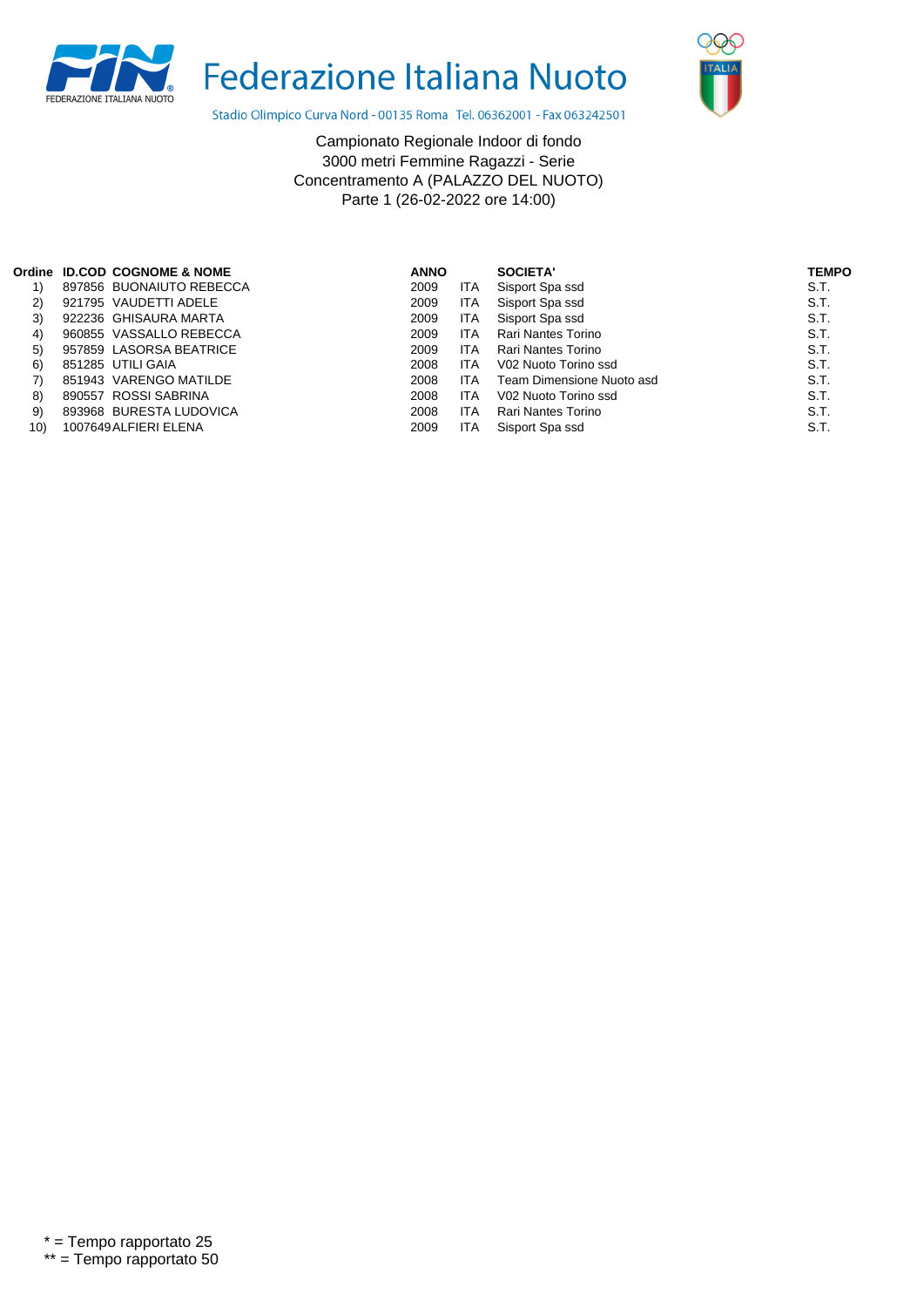



Stadio Olimpico Curva Nord - 00135 Roma Tel. 06362001 - Fax 063242501

Campionato Regionale Indoor di fondo 3000 metri Maschi Ragazzi - Serie Concentramento A (PALAZZO DEL NUOTO) Parte 1 (26-02-2022 ore 14:00)

| Ordine |        | <b>ID.COD COGNOME &amp; NOME</b> | <b>ANNO</b> |            | SOCIETA'                  | <b>TEMPO</b> |
|--------|--------|----------------------------------|-------------|------------|---------------------------|--------------|
| 1)     |        | 897873 ORLANDIN SAMUEL           | 2008        | ITA        | Sisport Spa ssd           | S.T.         |
| 2)     |        | 919017 ROELLO STEFANO            | 2007        | ITA        | Team Dimensione Nuoto asd | S.T.         |
| 3)     | 921789 | <b>IANNONE FEDERICO</b>          | 2008        | ITA        | Sisport Spa ssd           | S.T.         |
| 4)     | 897876 | PETRILLI STEFANO                 | 2008        | ITA        | Sisport Spa ssd           | S.T.         |
| 5)     | 834459 | SIGNORETTA LUCA                  | 2006        | ITA        | <b>Rari Nantes Torino</b> | S.T.         |
| 6)     |        | 834447 SCIARRINO ALESSANDRO      | 2006        | <b>ITA</b> | <b>Rari Nantes Torino</b> | S.T.         |
| 7)     |        | 834454 AUDISIO LORIS             | 2006        | ITA        | Rari Nantes Torino        | S.T.         |
| 8)     |        | 820905 BEDINO MICHELE            | 2006        | <b>ITA</b> | <b>Rari Nantes Torino</b> | S.T.         |
| 9)     |        | 820906 RUFFO LORENZO             | 2006        | ITA        | <b>Rari Nantes Torino</b> | S.T.         |
| 10)    |        | 947176 COLOMBO PIETRO            | 2008        | ITA        | Libertas Nuoto Novara     | S.T.         |
| 11)    |        | 950838 GROSSO MATTIA             | 2008        | ITA        | Team Dimensione Nuoto asd | S.T.         |
| 12)    |        | 851268 CORTONA FILIPPO           | 2007        | ITA        | V02 Nuoto Torino ssd      | S.T.         |
| 13)    | 844591 | PIERDOMENICO MATTEO              | 2008        | <b>ITA</b> | Sisport Spa ssd           | S.T.         |
| (14)   | 852989 | ROLANDO ANDREA                   | 2008        | ITA        | Sisport Spa ssd           | S.T.         |
| 15)    | 892807 | <b>BIANQUIN DANIELE</b>          | 2008        | <b>ITA</b> | Libertas Nuoto Chivasso   | S.T.         |
| 16)    |        | 893927 SFORZA LORENZO            | 2007        | ITA        | Rari Nantes Torino        | S.T.         |
| 17)    | 894080 | MASCELLANI MANUEL                | 2007        | ITA        | <b>Rari Nantes Torino</b> | S.T.         |
| 18)    |        | 887787 POCCHIOLA UMBERTO PIETRO  | 2007        | ITA        | Libertas Nuoto Chivasso   | S.T.         |
| 19)    | 889339 | <b>GARONI ALESSANDRO</b>         | 2007        | ITA        | Libertas Nuoto Novara     | S.T.         |
| 20)    |        | 1048398 BZHETAJ ALEN             | 2007        | ITA        | Sisport Spa ssd           | S.T.         |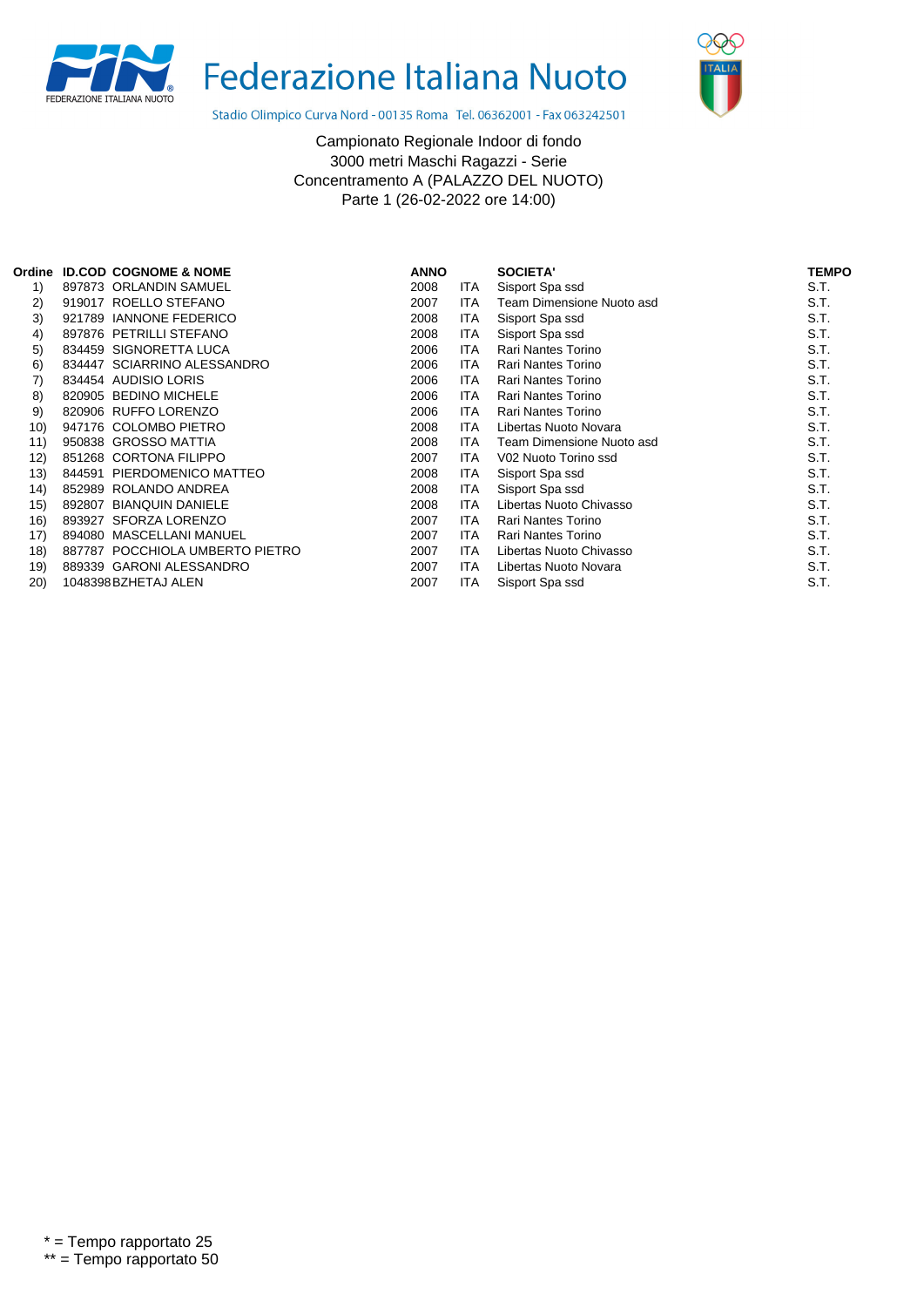



Stadio Olimpico Curva Nord - 00135 Roma Tel. 06362001 - Fax 063242501

Campionato Regionale Indoor di fondo 5000 metri Femmine Assoluti - Serie Concentramento A (PALAZZO DEL NUOTO) Parte 1 (26-02-2022 ore 14:00)

|     | Ordine ID.COD COGNOME & NOME   | <b>ANNO</b> |            | SOCIETA'                | <b>TEMPO</b> |
|-----|--------------------------------|-------------|------------|-------------------------|--------------|
|     | 772347 BONANOMI SVETLANA       | 2006        | <b>ITA</b> | Libertas Nuoto Novara   | S.T.         |
| (2) | 757013 MARRA ELEONORA          | 2006        | <b>ITA</b> | Rari Nantes Torino      | S.T.         |
| 3)  | 761940 CHIERA ALESSIA CRISTAL  | 2006        | <b>ITA</b> | Libertas Nuoto Chivasso | S.T.         |
| 4)  | 819930 D'AMICO LUDOVICA        | 2007        | <b>ITA</b> | Libertas Nuoto Novara   | S.T.         |
| 5)  | 827835 DE ROSA BEATRICE        | 2007        | <b>ITA</b> | Rari Nantes Torino      | S.T.         |
| 6)  | 828326 DE VINCENTI ELENA       | 2007        | <b>ITA</b> | Sisport Spa ssd         | S.T.         |
|     | 847113 LASORSA MARTA FRANCESCA | 2007        | <b>ITA</b> | Rari Nantes Torino      | S.T.         |
| 8)  | 890056 CILIBERTI DEVA          | 2006        | ITA        | Rari Nantes Torino      | S.T.         |